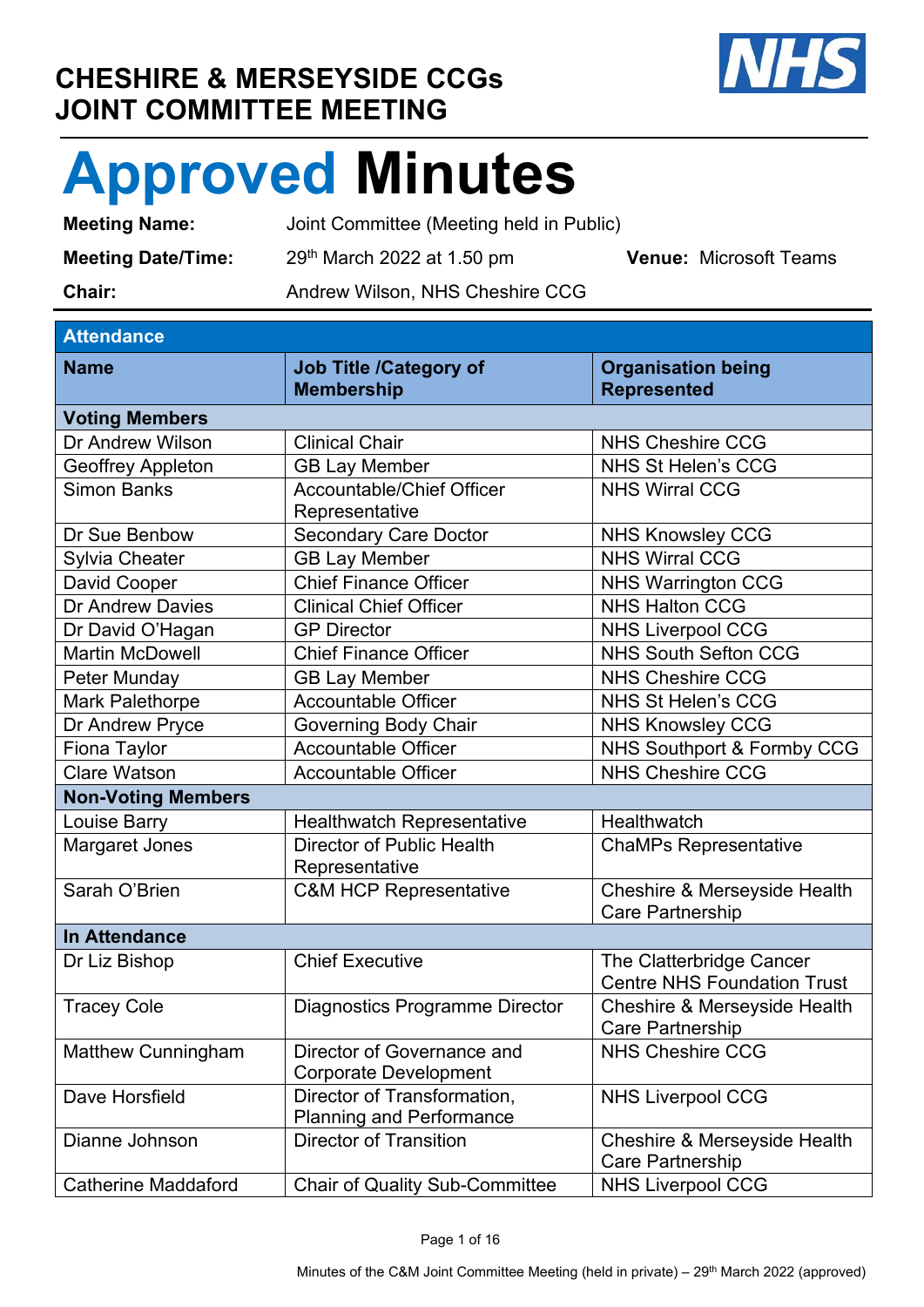| <b>Attendance</b>  |                                                            |                                                 |  |
|--------------------|------------------------------------------------------------|-------------------------------------------------|--|
| <b>Name</b>        | Job Title /Category of<br><b>Membership</b>                | <b>Organisation being</b><br><b>Represented</b> |  |
| <b>Phil Meakin</b> | Deputy Director of Governance<br>and Corporate Development | NHS Cheshire CCG                                |  |
| Emma Lloyd         | <b>Executive Assistant (Clerk)</b>                         | NHS Cheshire CCG                                |  |

## **Apologies**

| <b>Name</b>           | <b>Job Title /Category of</b><br><b>Membership</b>              | <b>Organisation being</b><br><b>Represented</b>         |
|-----------------------|-----------------------------------------------------------------|---------------------------------------------------------|
| Michelle Creed        | <b>Chief Nurse</b>                                              | <b>NHS Warrington CCG</b>                               |
| Dr Rob Cauldwell      | <b>Clinical Lead</b>                                            | NHS Southport & Formby CCG                              |
| Dr Michael Ejuoneatse | <b>GP Partner</b>                                               | <b>NHS St Helen's CCG</b>                               |
| David Flory           | Interim Chair                                                   | Cheshire & Merseyside Health<br><b>Care Partnership</b> |
| Jan Ledward           | <b>Chief Officer</b>                                            | NHS Liverpool CCG and NHS<br><b>Knowsley CCG</b>        |
| Jane Lunt             | Director of Quality, Outcomes &<br>Improvement / Chief Nurse    | <b>NHS Liverpool CCG</b>                                |
| David Parr            | <b>Local Authority Chief</b><br><b>Executive Representative</b> | <b>Local Authority</b>                                  |
| <b>Graham Urwin</b>   | <b>Chief Officer</b>                                            | Cheshire & Merseyside Health<br><b>Care Partnership</b> |

| Agenda<br>Ref: | <b>Discussion, Actions and Outcomes</b>                                                                                                                                                                                                                                                                                                                                                                                                                                                                                                                                                                                                                                                                                                                                                                                                                                                                                                                                                                                                                                                                                                          | <b>Action By</b> |
|----------------|--------------------------------------------------------------------------------------------------------------------------------------------------------------------------------------------------------------------------------------------------------------------------------------------------------------------------------------------------------------------------------------------------------------------------------------------------------------------------------------------------------------------------------------------------------------------------------------------------------------------------------------------------------------------------------------------------------------------------------------------------------------------------------------------------------------------------------------------------------------------------------------------------------------------------------------------------------------------------------------------------------------------------------------------------------------------------------------------------------------------------------------------------|------------------|
| P.             | <b>Preliminary Business</b>                                                                                                                                                                                                                                                                                                                                                                                                                                                                                                                                                                                                                                                                                                                                                                                                                                                                                                                                                                                                                                                                                                                      |                  |
| A <sub>1</sub> | <b>Welcome, Introductions and Declarations of Interest:</b><br>Dr Andrew Wilson welcomed everyone to the meeting of the Cheshire<br>and Merseyside CCGs Joint Committee. Dr Wilson confirmed that this is<br>meeting held in public but is not a public meeting.<br>Dr Wilson informed the committee and those present that there is a<br>strong theme coming together for the Joint Committee meetings, and<br>that is a smooth transfer as progress is made moving from nine CCGs to<br>the new ICB.<br>Dr Wilson outlined, that CCGs we were expecting to be disestablished<br>over the next few days, however CCGs will now be in place until the end<br>of June. The Joint Committee were therefore requested to extend the<br>previously approved terms of references for the Sub-committees of the<br>Joint Committee from the end of March until the end of June. All<br>committee members agreed with this recommendation.<br>The Cheshire & Merseyside CCGs Joint Committee agreed<br><b>Outcome:</b><br>to extend the existing terms of reference for the Sub-<br>committees of the Joint Committee until 30 <sup>th</sup> June 2022. |                  |
|                |                                                                                                                                                                                                                                                                                                                                                                                                                                                                                                                                                                                                                                                                                                                                                                                                                                                                                                                                                                                                                                                                                                                                                  |                  |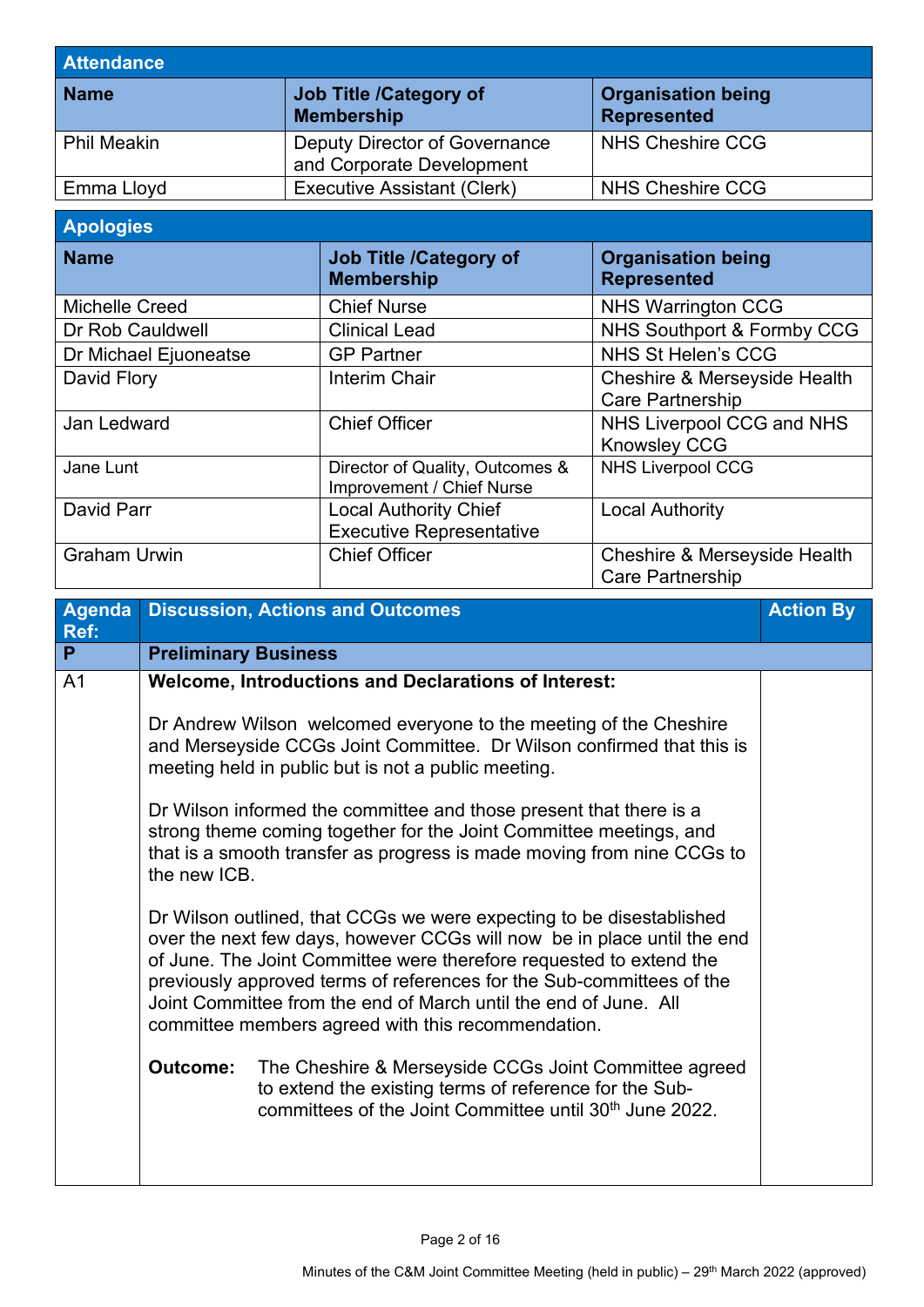| <b>Agenda</b>  | <b>Discussion, Actions and Outcomes</b>                                                                                                                                                                                                                                                         | <b>Action By</b> |
|----------------|-------------------------------------------------------------------------------------------------------------------------------------------------------------------------------------------------------------------------------------------------------------------------------------------------|------------------|
| Ref:           | The chair noted that, although Michelle Creed and David Parr have sent                                                                                                                                                                                                                          |                  |
|                | apologies for this meeting, it was last meeting of the Joint Committee<br>before they both retired. Thanks were expressed to Michelle and David<br>for their work with the Joint Committee.                                                                                                     |                  |
|                | The chair also noted that this is the last meeting before David Flory ends<br>his role as interim Chair of Cheshire & Merseyside Health Care<br>Partnership, Thanks were expressed to David for his leadership over the<br>last 12 months.                                                      |                  |
| A2             | <b>Apologies for Absence:</b>                                                                                                                                                                                                                                                                   |                  |
|                | Apologies received are noted on page 1 of these minutes.                                                                                                                                                                                                                                        |                  |
| A3             | <b>Minutes of the Previous Meeting:</b>                                                                                                                                                                                                                                                         |                  |
|                | A copy of the draft minutes from the meeting held on Wednesday $23rd$<br>February 2022 were circulated prior to the meeting and comments were<br>invited. No comments were raised, and the minutes were therefore<br>approved.                                                                  |                  |
|                | <b>Outcome:</b> The minutes of the private meeting held on 23 <sup>rd</sup> February<br>2022 were approved.                                                                                                                                                                                     |                  |
| A <sup>4</sup> | <b>Declarations of Interest:</b>                                                                                                                                                                                                                                                                |                  |
|                | No declarations were raised other than those recorded on the annual<br>register of interests, and no declarations were made specifically<br>pertaining to this meeting's agenda.                                                                                                                |                  |
| A <sub>5</sub> | <b>Action and Decision Log:</b>                                                                                                                                                                                                                                                                 |                  |
|                | The action log and updates were provided as follows:-                                                                                                                                                                                                                                           |                  |
|                | 2122-06 Closed. This is included in the risk paper on this meeting's<br>agenda.                                                                                                                                                                                                                 |                  |
|                | The decision log was noted.                                                                                                                                                                                                                                                                     |                  |
|                | <b>Outcome:</b> The Cheshire and Merseyside CCGs' Joint Committee noted<br>the action log update and noted the latest decision log.                                                                                                                                                             |                  |
| A6             | <b>Forward Planner:</b>                                                                                                                                                                                                                                                                         |                  |
|                | It was noted that there is further work to be done to ensure all business<br>items are included on the forward planner and some items originally<br>down for the March meeting have been deferred to the April meeting due<br>to timings. The updated plan will be brought to the next meeting. |                  |
|                | <b>Outcome:</b> The Cheshire and Merseyside CCGs' Joint Committee noted<br>the forward planner update.                                                                                                                                                                                          |                  |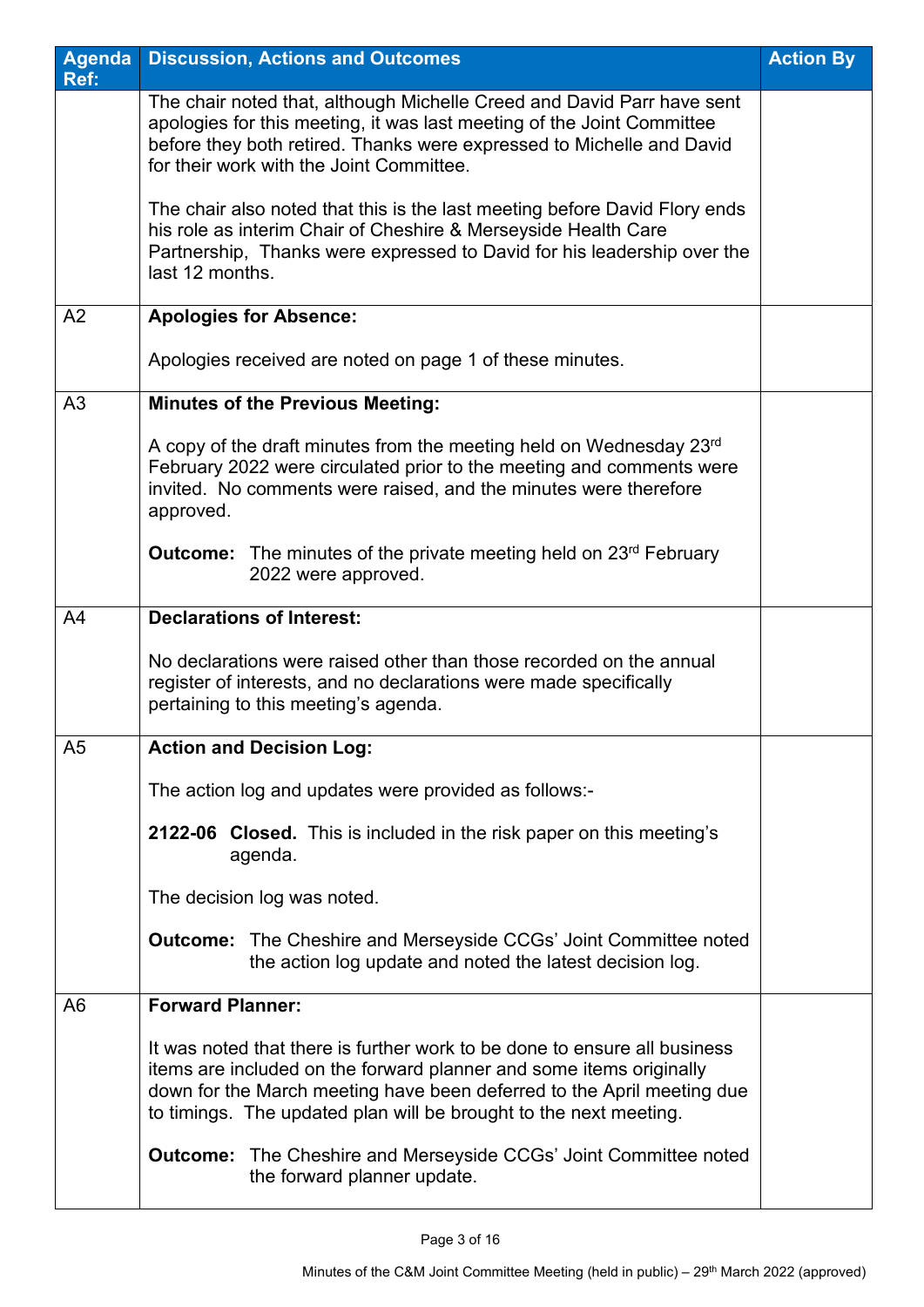| <b>Agenda</b><br>Ref: | <b>Discussion, Actions and Outcomes</b>                                                                                                                                                                                                                                                                                                                                                                                                                                                                                                                                                                                                                                                                                                                                                                                                                                                                                                                                                                                                                                                                                                                                                                                                                                                                                                                                                                                                                                        | <b>Action By</b> |
|-----------------------|--------------------------------------------------------------------------------------------------------------------------------------------------------------------------------------------------------------------------------------------------------------------------------------------------------------------------------------------------------------------------------------------------------------------------------------------------------------------------------------------------------------------------------------------------------------------------------------------------------------------------------------------------------------------------------------------------------------------------------------------------------------------------------------------------------------------------------------------------------------------------------------------------------------------------------------------------------------------------------------------------------------------------------------------------------------------------------------------------------------------------------------------------------------------------------------------------------------------------------------------------------------------------------------------------------------------------------------------------------------------------------------------------------------------------------------------------------------------------------|------------------|
| A7                    | <b>Advanced Notice of AOB:</b>                                                                                                                                                                                                                                                                                                                                                                                                                                                                                                                                                                                                                                                                                                                                                                                                                                                                                                                                                                                                                                                                                                                                                                                                                                                                                                                                                                                                                                                 |                  |
|                       | No items were submitted for discussion under AOB.                                                                                                                                                                                                                                                                                                                                                                                                                                                                                                                                                                                                                                                                                                                                                                                                                                                                                                                                                                                                                                                                                                                                                                                                                                                                                                                                                                                                                              |                  |
| A <sub>8</sub>        | <b>Public Questions:</b>                                                                                                                                                                                                                                                                                                                                                                                                                                                                                                                                                                                                                                                                                                                                                                                                                                                                                                                                                                                                                                                                                                                                                                                                                                                                                                                                                                                                                                                       |                  |
|                       | There were no public questions for this meeting.                                                                                                                                                                                                                                                                                                                                                                                                                                                                                                                                                                                                                                                                                                                                                                                                                                                                                                                                                                                                                                                                                                                                                                                                                                                                                                                                                                                                                               |                  |
| B                     | <b>Committee Business Items</b>                                                                                                                                                                                                                                                                                                                                                                                                                                                                                                                                                                                                                                                                                                                                                                                                                                                                                                                                                                                                                                                                                                                                                                                                                                                                                                                                                                                                                                                |                  |
| <b>B1</b>             | <b>Complex Rehabilitation Network:</b>                                                                                                                                                                                                                                                                                                                                                                                                                                                                                                                                                                                                                                                                                                                                                                                                                                                                                                                                                                                                                                                                                                                                                                                                                                                                                                                                                                                                                                         |                  |
|                       | The committee welcomed Dave Horsfield for this agenda item. A copy<br>of the report was provided prior to the meeting and Dave highlighted the<br>following points:-                                                                                                                                                                                                                                                                                                                                                                                                                                                                                                                                                                                                                                                                                                                                                                                                                                                                                                                                                                                                                                                                                                                                                                                                                                                                                                           |                  |
|                       | The report includes descriptions of the different types of care<br>$\bullet$<br>provided through the complex rehab mechanism.                                                                                                                                                                                                                                                                                                                                                                                                                                                                                                                                                                                                                                                                                                                                                                                                                                                                                                                                                                                                                                                                                                                                                                                                                                                                                                                                                  |                  |
|                       | In 2016, an independent review of the network was carried out. A<br>number of factors got in the way of following up from this (including<br>the Covid pandemic) but there is now an ask to progress with the<br>recommendations of the independent review.                                                                                                                                                                                                                                                                                                                                                                                                                                                                                                                                                                                                                                                                                                                                                                                                                                                                                                                                                                                                                                                                                                                                                                                                                    |                  |
|                       | The recommendations outlined in the report are not inclusive of<br>$\bullet$<br>financial factors and therefore, the recommendation is around<br>endorsing developmental work and the approach to be taken.                                                                                                                                                                                                                                                                                                                                                                                                                                                                                                                                                                                                                                                                                                                                                                                                                                                                                                                                                                                                                                                                                                                                                                                                                                                                    |                  |
|                       | The recommendations were outlined:-<br>$\bullet$<br>$\circ$ To note the current challenges.<br>$\circ$ To agree interim governance arrangements for the Cheshire &<br>Merseyside Rehabilitation Network. Dave Horsfield informed the<br>committee that the recommendation is to feed into the<br>Neuroscience Network Board as this was felt to be the best natural<br>fit. The Board are comfortable with this recommendation.<br>$\circ$ To agree to the development of a single service specification for<br>specialist rehabilitation for patients with complex needs. Dave<br>Horsfield informed the committee that there are currently different<br>pathways across Cheshire and Merseyside, and different services<br>are being commissioning. A single specification would address<br>this. A workshop to review pathways for Tier 2 and 3 services is<br>taking place in May. An action plan from this will be taken forward.<br>$\circ$ To agree to the development of a Prolonged Disorders of<br>Consciousness pathway (PDoC). Dave Horsfield confirmed that<br>these services do not have large numbers of patients, but there<br>are different pathways of care. Dave shared that this could be<br>addressed by having a single Northwest pathway. This is a highly<br>specialised area and has the potential to impact on continuing<br>health care. This will require funding, but the recommended<br>development work will identify what funding is required. |                  |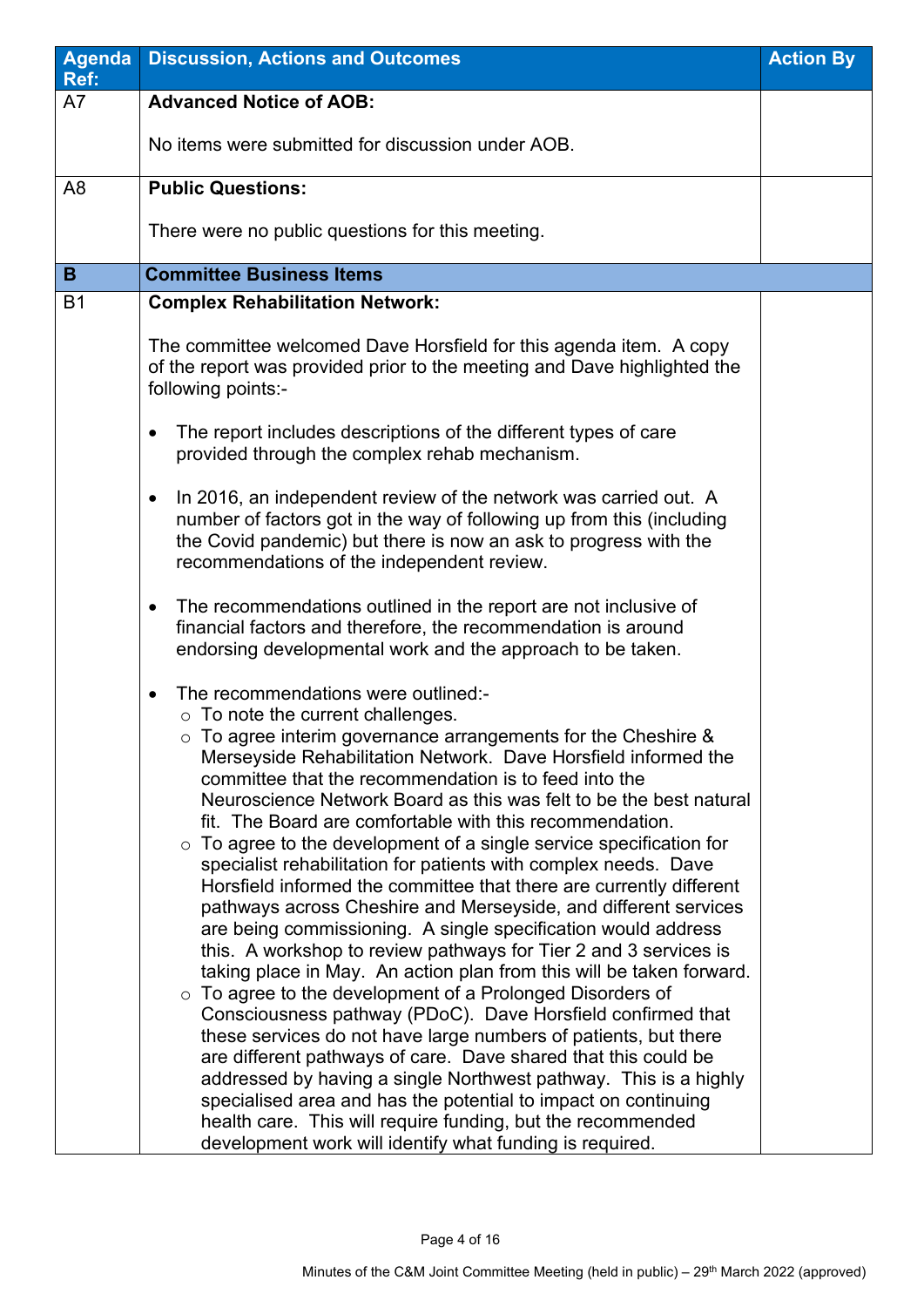| <b>Agenda</b> | <b>Discussion, Actions and Outcomes</b>                                                                                                                                                                                                                                                                                                                                                                                                                                                                                                                                                                                                                                                                                                                                                                                                                                                                | <b>Action By</b> |
|---------------|--------------------------------------------------------------------------------------------------------------------------------------------------------------------------------------------------------------------------------------------------------------------------------------------------------------------------------------------------------------------------------------------------------------------------------------------------------------------------------------------------------------------------------------------------------------------------------------------------------------------------------------------------------------------------------------------------------------------------------------------------------------------------------------------------------------------------------------------------------------------------------------------------------|------------------|
| Ref:          |                                                                                                                                                                                                                                                                                                                                                                                                                                                                                                                                                                                                                                                                                                                                                                                                                                                                                                        |                  |
|               | The recommendation is to consider whether it is appropriate to<br>continue this work and, if so, a paper on financial requirements will<br>be brought to a future meeting.<br>$\circ$ To agree to the development of a new single contracting model.<br>$\circ$ To agree to explore reconfiguration and pooling budgets. The<br>decision for this is likely to be out of time for approval by the Joint<br>Committee and will go to the ICB. Dave Horsfield highlighted that<br>there is a real benefit in working more closely together.                                                                                                                                                                                                                                                                                                                                                              |                  |
|               | Questions and comments were invited:-                                                                                                                                                                                                                                                                                                                                                                                                                                                                                                                                                                                                                                                                                                                                                                                                                                                                  |                  |
|               | Dr David O'Hagan outlined that it is right to have differences in<br>$\bullet$<br>provision between a city and rural areas, but they need to be<br>appropriate variances.<br>○ David Horsfield agreed and shared that they were looking to<br>address unwarranted variances.                                                                                                                                                                                                                                                                                                                                                                                                                                                                                                                                                                                                                           |                  |
|               | Dr Andrew Davies shared that Warrington did a similar review of<br>$\bullet$<br>neuro cases in 2016/2018 and suggested that it may be worth looking<br>at this through the social care lens and, as trauma is often linked to<br>this and recommended that discussions with the trauma network are<br>also held.<br>$\circ$ Dave Horsfield confirmed that discussions with the trauma network<br>have taken place.                                                                                                                                                                                                                                                                                                                                                                                                                                                                                     |                  |
|               | Simon Banks agreed that applying an integrated care system lens to<br>$\bullet$<br>complex rehabilitation will be beneficial, rather than just a health and<br>care lens. What social return on the investment is as important as<br>well as the improvement to health and care outcomes. Also,<br>consideration should be given to whether there is an option for the<br>new contracting model to be collaborative provider model.<br>$\circ$ Dave Horsfield agreed and shared that the request is around<br>permission to start this work. Once this has started, the Cheshire<br>& Merseyside network will feed into the ICB work.<br>$\circ$ Dave also confirmed that there are some quick wins but some<br>issues, such as how we work with the providers, will take more<br>time.                                                                                                                |                  |
|               | Dr Andrew Wilson noted the plan to work towards a single<br>$\bullet$<br>specification and asked whether this will be a single specification for<br>all providers in Cheshire & Merseyside or for the population of<br>Cheshire & Merseyside.<br>$\circ$ Dave Horsfield confirmed that this single spec would be for the<br>providers within Cheshire & Merseyside, to reduce unwarranted<br>variation and standardise services.<br>$\circ$ Dr Wilson asked what plans there were for the population that<br>receives these services from out of area providers.<br>o Dave Horsfield confirmed that there is no current proposal linked<br>to the out of area providers, however, the PDoC item does given<br>an opportunity to widen-out and align providers beyond Cheshire<br>& Merseyside. Dave confirmed he can start these conversations<br>earlier and do this along with the PDoC discussions. |                  |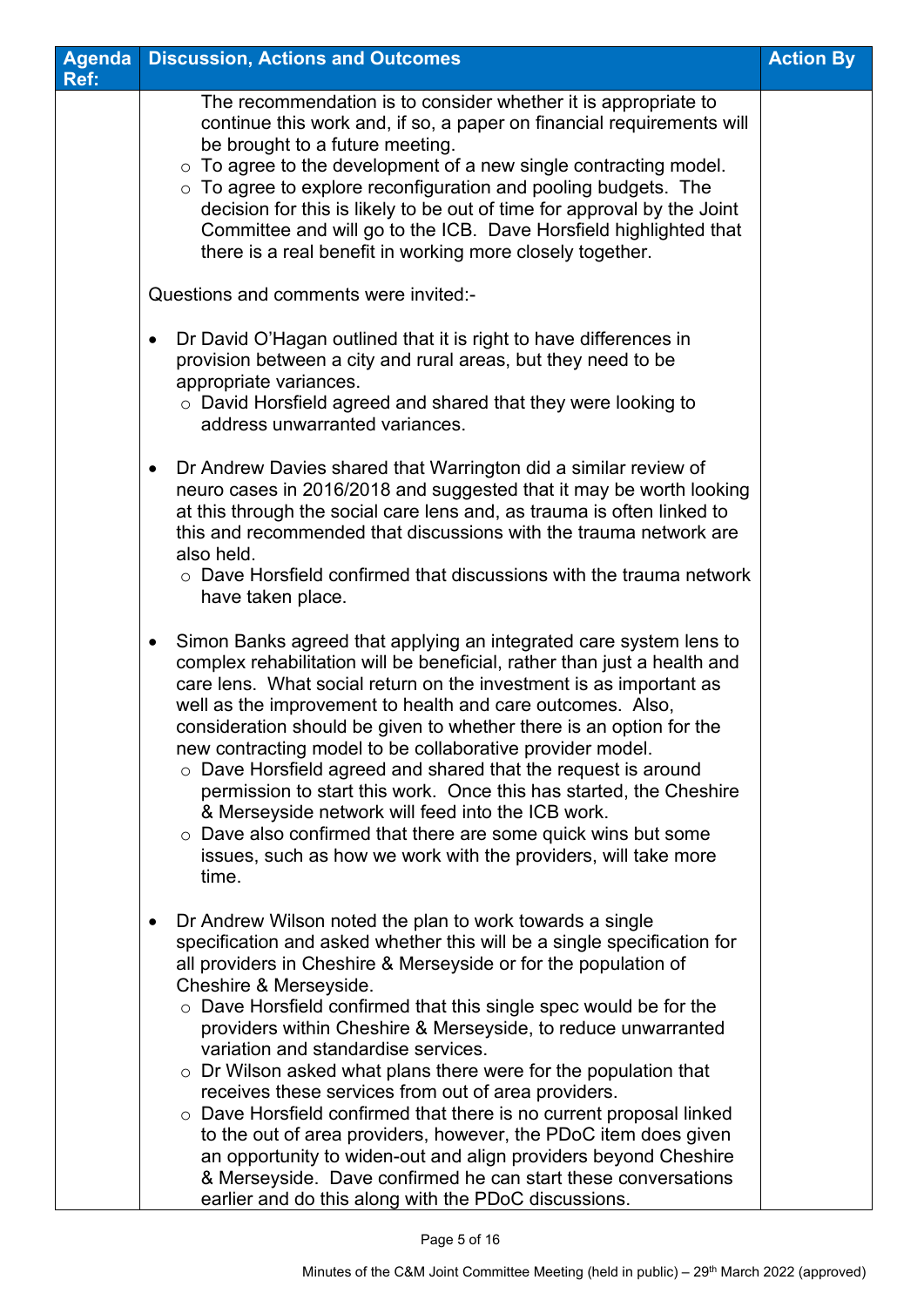| <b>Agenda</b> | <b>Discussion, Actions and Outcomes</b>                                                                                                                                                                                                                                                                                                   | <b>Action By</b> |
|---------------|-------------------------------------------------------------------------------------------------------------------------------------------------------------------------------------------------------------------------------------------------------------------------------------------------------------------------------------------|------------------|
| Ref:          |                                                                                                                                                                                                                                                                                                                                           |                  |
|               | $\circ$ Clare Watson shared her view that commissioning is undertake on<br>behalf of the population, and therefore the work cannot be<br>restricted to providers in Cheshire & Merseyside, it must be for the<br>population.                                                                                                              |                  |
|               | o Clare shared that the brief and scope for this should be opened up<br>because otherwise we will be building in known inequalities.<br>o Dave Horsfield shared that widening out the specification work<br>shouldn't be difficult and will take this recommendation back.                                                                |                  |
|               | Peter Munday asked whether there will be any of the NICE<br>$\bullet$<br>recommendations remaining unsupported if the recommendations at<br>this meeting are endorsed.<br>o Dave Horsfield confirmed that everything will have been covered.                                                                                              |                  |
|               | Peter Munday asked whether the committee is able to agree the<br>recommendation relating to PDoC without the financial information.<br>o Dave Horsfield confirmed that the recommendation is to carry out<br>the initial development work. Separate papers would be brought<br>back with findings of the initial work including costings. |                  |
|               | Dr David O'Hagan stated that it is good to see that consideration is<br>being given to the population in these recommendations but<br>highlighted that in order to have a sustainable system, consideration<br>also needs to be given to the providers as a lot of legislation<br>supports the provider over the population.              |                  |
|               | <b>Outcome:</b> The Cheshire & Merseyside CCGs Joint Committee noted the<br>report and the current challenges outlined within it.                                                                                                                                                                                                         |                  |
|               | <b>Outcome:</b> The Cheshire & Merseyside CCGs Joint Committee agreed<br>that the interim governance arrangements for the Cheshire &<br>Merseyside Rehabilitation Network will be via the<br>Neuroscience Network Board.                                                                                                                  |                  |
|               | <b>Outcome:</b> The Cheshire & Merseyside CCGs Joint Committee agreed<br>to the initial development work for a single service<br>specification for specialist rehabilitation for patients with<br>complex needs and requested that the brief is widened out to<br>include out of area providers.                                          |                  |
|               | <b>Outcome:</b> The Cheshire & Merseyside CCGs Joint Committee agreed<br>to the initial development work for a Prolonged Disorders of<br>Consciousness pathway (PDoC).                                                                                                                                                                    |                  |
|               | <b>Outcome:</b> The Cheshire & Merseyside CCGs Joint Committee agreed<br>to explore reconfiguration and pooling budgets for neuro-<br>rehabilitation services in Cheshire & Merseyside.                                                                                                                                                   |                  |
|               |                                                                                                                                                                                                                                                                                                                                           |                  |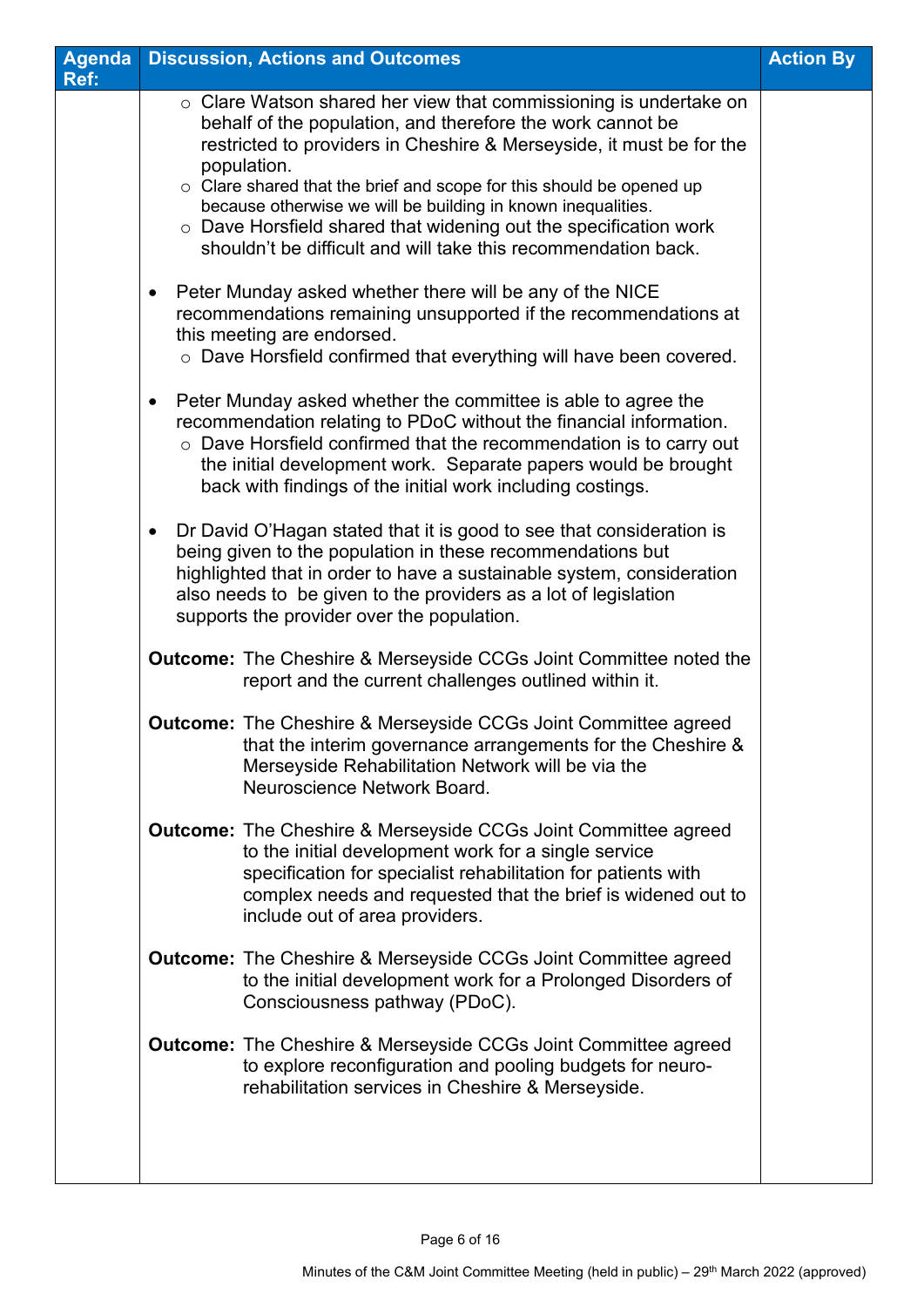| <b>Agenda</b><br>Ref: | <b>Discussion, Actions and Outcomes</b>                                                                                                                                                                                                                                                                                                                                                                                                                                                                                                                                                                                                                                                                                                                                                                                                                                                                  | <b>Action By</b> |
|-----------------------|----------------------------------------------------------------------------------------------------------------------------------------------------------------------------------------------------------------------------------------------------------------------------------------------------------------------------------------------------------------------------------------------------------------------------------------------------------------------------------------------------------------------------------------------------------------------------------------------------------------------------------------------------------------------------------------------------------------------------------------------------------------------------------------------------------------------------------------------------------------------------------------------------------|------------------|
| <b>B2</b>             | <b>Cheshire and Merseyside CCGs Joint Committee Risk Update</b><br>Report - March 2022:                                                                                                                                                                                                                                                                                                                                                                                                                                                                                                                                                                                                                                                                                                                                                                                                                  |                  |
|                       | The Joint Committee welcomed Phil Meakin for this agenda item. A copy<br>of the report was provided prior to the meeting and Fiona Taylor shared<br>that this outlines how risks are being assimilated to ensure that the Joint<br>Committee is fully sited on risks and ensure that assurance is given.                                                                                                                                                                                                                                                                                                                                                                                                                                                                                                                                                                                                 |                  |
|                       | The following points were highlighted:-                                                                                                                                                                                                                                                                                                                                                                                                                                                                                                                                                                                                                                                                                                                                                                                                                                                                  |                  |
|                       | The nine CCG leads meet weekly and they also engaged with Audit<br>$\bullet$<br>chairs across Cheshire and Merseyside. In addition, the Merseyside<br>Internal Audit Agency's advisory arm has been utilised to provide<br>information.                                                                                                                                                                                                                                                                                                                                                                                                                                                                                                                                                                                                                                                                  |                  |
|                       | The report aim is to give assurance that operational risks relating to<br>$\bullet$<br>the CCGs are currently being effectively managed.                                                                                                                                                                                                                                                                                                                                                                                                                                                                                                                                                                                                                                                                                                                                                                 |                  |
|                       | The paper also sets out how ongoing assurance can be given to the<br>$\bullet$<br>Joint Committee until the end of June 2022.                                                                                                                                                                                                                                                                                                                                                                                                                                                                                                                                                                                                                                                                                                                                                                            |                  |
|                       | The risk and assurance structures within the ICB is not within the<br>$\bullet$<br>scope of this group, however, they are linking in and sharing<br>information with the Cheshire & Merseyside task and finish group.                                                                                                                                                                                                                                                                                                                                                                                                                                                                                                                                                                                                                                                                                    |                  |
|                       | GBAFs will continue to be overseen by CCG governing bodies until<br>$\bullet$<br>the end of June. The movement of GBAF risks will be reported<br>monthly to the Joint Committee during this period, as this will<br>enhance the work is done between now and the end of June.                                                                                                                                                                                                                                                                                                                                                                                                                                                                                                                                                                                                                            |                  |
|                       | Section 3 of the report was highlighted, and Phil Meakin outlined the<br>recommendations contained within this. MIAA have requested<br>information from all CCGs on their operational and strategic risks.<br>They have established that each one has a line of sight for a CCG<br>lead and a CCG legacy committee or Joint Committee sub-<br>committee. Feedback from audit chairs is that risks are being<br>managed effectively and this compliments the information collated by<br>MIAA.                                                                                                                                                                                                                                                                                                                                                                                                             |                  |
|                       | Section 4 of the report was highlighted along with the next steps. The<br>$\bullet$<br>proposal is to escalate, by exception, risks from the Sub-committees<br>to alert the Joint Committee about a risk and providing assurance to<br>the Joint Committee. This work can commence immediately, and<br>reporting can be brought to the April, May and June meetings. Phil<br>Meakin highlighted that this is a feedback loop and any risks<br>considered at Joint Committee are fed back to the CCG Governing<br>Bodies and any legacy committees. The aim is that to ensure that<br>the risk reporting process is as simple as possible to build on the<br>work that has already taken place at sub-committees. The Joint<br>Committee needs to be able to escalate and identify its own risks and<br>the proposal to address this is to amend the template slightly to show<br>the source of the risk. |                  |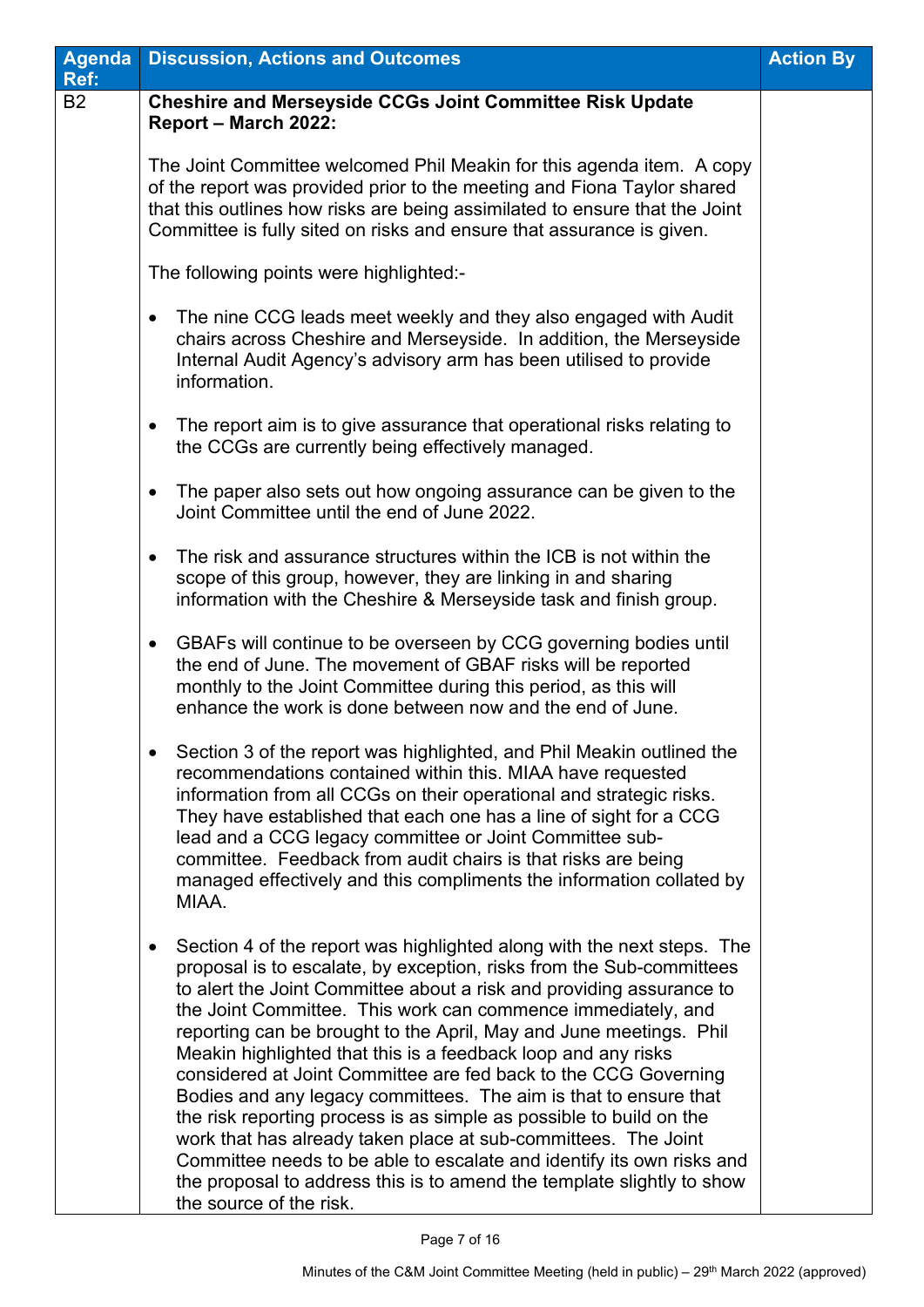| Agenda<br>Ref: |                                                                                                                                                                                                                                                                        | <b>Discussion, Actions and Outcomes</b>                                                                                                                                                                                                                                                                                                                                                                                                                   | <b>Action By</b> |
|----------------|------------------------------------------------------------------------------------------------------------------------------------------------------------------------------------------------------------------------------------------------------------------------|-----------------------------------------------------------------------------------------------------------------------------------------------------------------------------------------------------------------------------------------------------------------------------------------------------------------------------------------------------------------------------------------------------------------------------------------------------------|------------------|
|                | oversight.                                                                                                                                                                                                                                                             | Section 5 of the report outlines the commitment to continuing to share<br>governing body assurance framework movements to enhance                                                                                                                                                                                                                                                                                                                         |                  |
|                | Section 6 of the report outlines the proposals/recommendations. The<br>work undertaken should complement work of the task and finish<br>group's initial work and Phil Meakin will work with Dawn Bowyer who<br>is leading on this work at Cheshire & Merseyside level. |                                                                                                                                                                                                                                                                                                                                                                                                                                                           |                  |
|                | Questions and comments were invited:-                                                                                                                                                                                                                                  |                                                                                                                                                                                                                                                                                                                                                                                                                                                           |                  |
|                |                                                                                                                                                                                                                                                                        | Fiona Taylor highlighted the need to ensure that risks are not<br>duplicated and that the updates to reporting will outline clearly where<br>risk have been generated and who owns the risks. There will be a<br>number of risks that will already be on the register when it comes to<br>the Joint Committee for discussion.                                                                                                                             |                  |
|                |                                                                                                                                                                                                                                                                        | <b>Outcome:</b> The Cheshire & Merseyside CCGs Joint Committee<br>confirmed that they are assured that operational risks related<br>to the functions and duties of the Cheshire and Merseyside<br>CCGs are currently being effectively managed.                                                                                                                                                                                                           |                  |
|                |                                                                                                                                                                                                                                                                        | <b>Outcome:</b> The Cheshire & Merseyside CCGs Joint Committee<br>approved the proposal on how CCG operational risks are<br>managed between now and the end of June 2022; they<br>agreed to receive a basic risk register format containing any<br>risks escalated from the three Joint Committee Sub<br>Committees and endorsed the proposed feedback loop back<br>from the Joint Committee to CCG Governing Bodies and<br>CCG legacy committees/groups. |                  |
|                |                                                                                                                                                                                                                                                                        | <b>Outcome:</b> The Cheshire & Merseyside CCGs Joint Committee agreed<br>to receive a risk update at each Joint Committee meeting,<br>highlighting, by exception, when it was last reviewed and<br>how the score has changed since the previous review.                                                                                                                                                                                                   |                  |
|                |                                                                                                                                                                                                                                                                        | <b>Outcome:</b> The Cheshire & Merseyside CCGs Joint Committee were<br>assured that the work described within this report will be<br>shared with the Cheshire and Merseyside Risk Task and<br>Finish Group in consideration of a future Cheshire and<br>Merseyside ICB Risk Register.                                                                                                                                                                     |                  |
| B <sub>3</sub> | <b>Merseyside:</b>                                                                                                                                                                                                                                                     | <b>Plans for Community Diagnostics Centres in Cheshire and</b>                                                                                                                                                                                                                                                                                                                                                                                            |                  |
|                |                                                                                                                                                                                                                                                                        | The Joint Committee welcomed Liz Bishop and Tracey Cole to the<br>meeting for this agenda item.                                                                                                                                                                                                                                                                                                                                                           |                  |
|                |                                                                                                                                                                                                                                                                        | A copy of the presentation to the committee was provided in advance of<br>the meeting and the following points were highlighted:-                                                                                                                                                                                                                                                                                                                         |                  |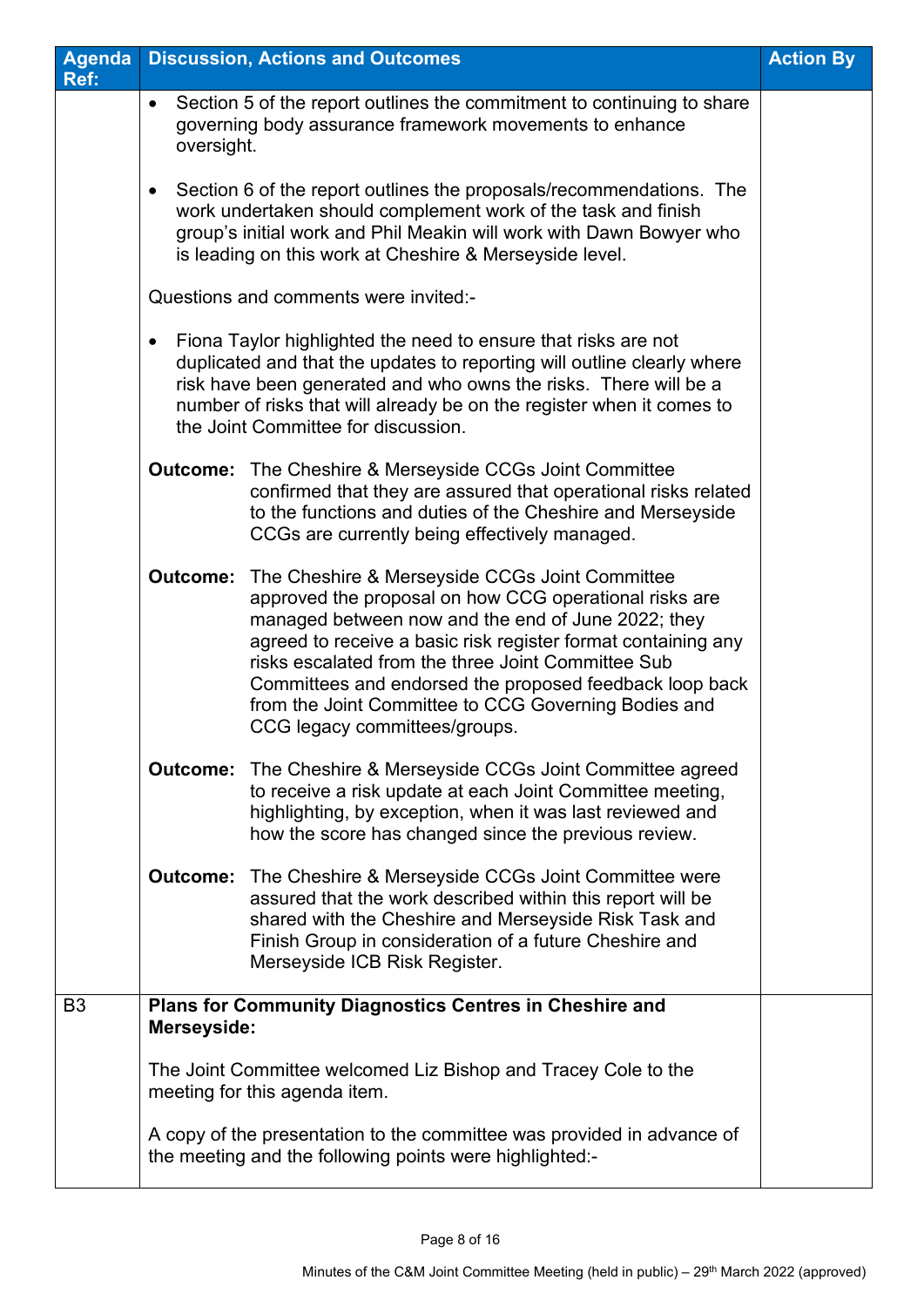| <b>Agenda</b><br>Ref: | <b>Discussion, Actions and Outcomes</b>                                                                                                                                                                                                                                                                                                                                                                                                                                                     | <b>Action By</b> |
|-----------------------|---------------------------------------------------------------------------------------------------------------------------------------------------------------------------------------------------------------------------------------------------------------------------------------------------------------------------------------------------------------------------------------------------------------------------------------------------------------------------------------------|------------------|
|                       | • The community diagnostic centre piece of work has been born out of<br>the Sir Mike Richards report in 2020. The vision is that CDCs are<br>available for our population which are accessible for up to 12-14 hours<br>per day, 7 days a week, and will provide at least three of the three of<br>the four sets of diagnostic tests with the aim to increase the number of<br>diagnostic tests available, but also address health and inequality<br>issues and improve patient experience. |                  |
|                       | • Community Diagnostics Centres (CDCs) are not walk in centres but<br>will act as a coordinated approach for planned diagnostics to reduce<br>the number of appointments required. The programme becomes part<br>of a pathway from GP referral or from outpatients.                                                                                                                                                                                                                         |                  |
|                       | • There are currently 5 operational CDCs in Cheshire and Merseyside; i)<br>St Helens, ii) Clatterbridge, iii) Ellesmere Port, iv) Liverpool Women's<br>Hospital and v) Northwich. They are located to serve densely<br>populated areas and areas with high deprivation.                                                                                                                                                                                                                     |                  |
|                       | • Areas of deprivation and transport mapping was highlighted.                                                                                                                                                                                                                                                                                                                                                                                                                               |                  |
|                       | • CDC activity was outlined, and it was highlighted that this is in addition<br>to activity in other sites.                                                                                                                                                                                                                                                                                                                                                                                 |                  |
|                       | • An allocation of £50m for an additional four CDCs has been made<br>available. There also the option to bid for further funding and a bid will<br>be submitted for this. The decision-making process is complex, and it<br>isn't possible to set up sites unless they can meet the required<br>standards and have to link in with other sites.                                                                                                                                             |                  |
|                       | • The additional four CDCs are proposed for Southport, Aintree, Halton<br>and East Cheshire. The plan for East Cheshire is a hub and spoke<br>model to serve a wider area of Crewe. It is important to engage with<br>each Place and CCGs to ensure they support the proposed location of<br>each site.                                                                                                                                                                                     |                  |
|                       | • The maps within the presentation were highlighted; these show travel<br>distances to the Cheshire & Merseyside CDCs (including the proposed<br>CDCs) and the maps also show the CDCs located in Lancashire &<br>Cumbria, Greater Manchester and Staffordshire. The maps show that,<br>overall, there is good coverage across Cheshire & Merseyside but<br>there is further work to do to ensure that outreach and the hub and<br>spoke model reaches the rural areas.                     |                  |
|                       | • The finance proposal was outlined. An additional funding of £25m for<br>is available for two Integrated Care Services within the Northwest and<br>co-ordinated work is being done to look at what additional provision is<br>needed in Cheshire & Merseyside.                                                                                                                                                                                                                             |                  |
|                       |                                                                                                                                                                                                                                                                                                                                                                                                                                                                                             |                  |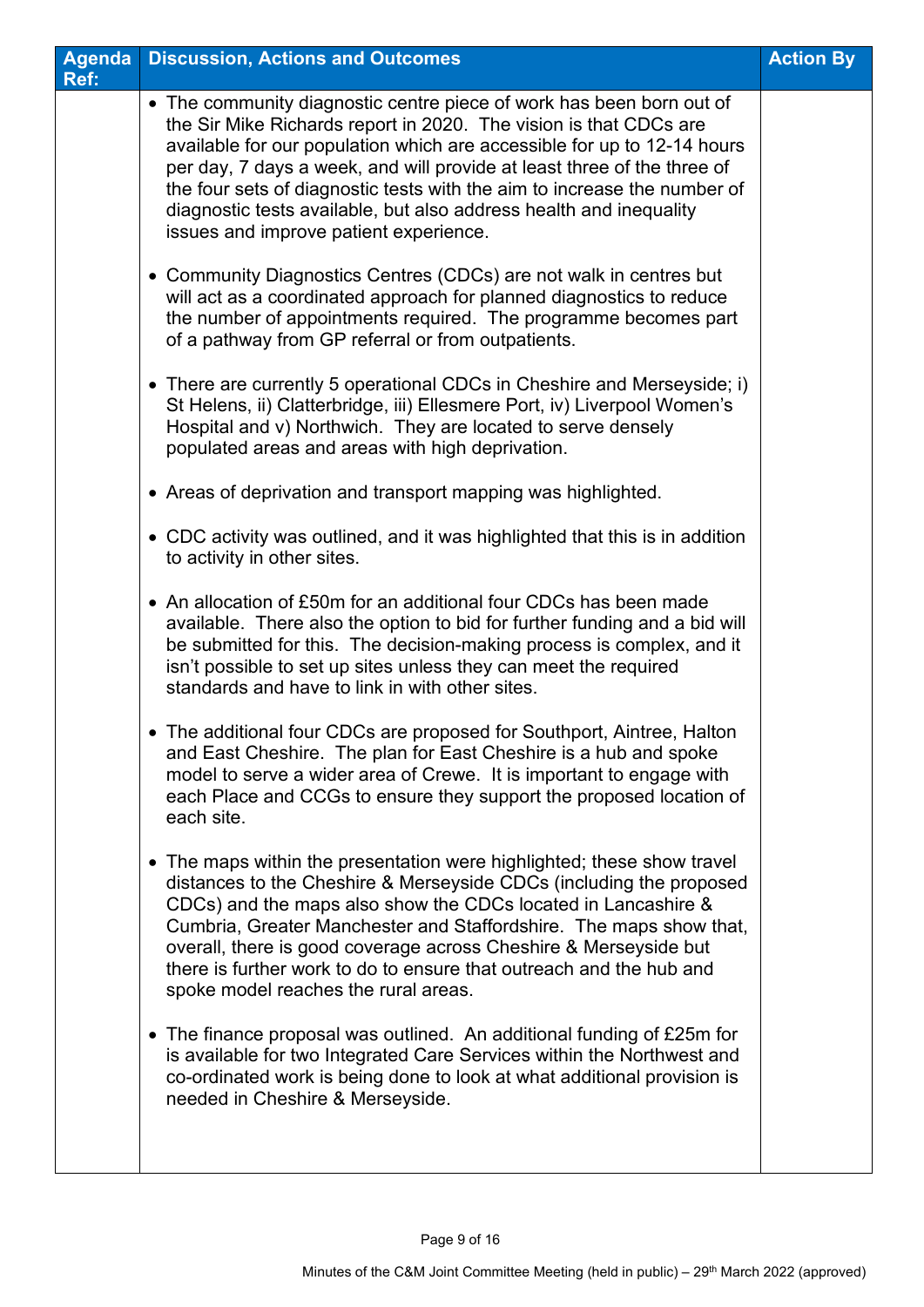| <b>Agenda</b><br>Ref: | <b>Discussion, Actions and Outcomes</b>                                                                                                                                                                                                                                                                                                                                                                                                                                                                                                                                                                                                                                                                                                                                                                                                                                                                                                                                                                                                                                                                                                                                                                                                                                                             | <b>Action By</b> |
|-----------------------|-----------------------------------------------------------------------------------------------------------------------------------------------------------------------------------------------------------------------------------------------------------------------------------------------------------------------------------------------------------------------------------------------------------------------------------------------------------------------------------------------------------------------------------------------------------------------------------------------------------------------------------------------------------------------------------------------------------------------------------------------------------------------------------------------------------------------------------------------------------------------------------------------------------------------------------------------------------------------------------------------------------------------------------------------------------------------------------------------------------------------------------------------------------------------------------------------------------------------------------------------------------------------------------------------------|------------------|
|                       | • The plan fits with the requirements for the number of CDCs for the<br>population size, and it fits with the criteria around deprivation, travel,<br>and population density. It will also aid the achievement of reaching<br>120% of pre-pandemic activity.                                                                                                                                                                                                                                                                                                                                                                                                                                                                                                                                                                                                                                                                                                                                                                                                                                                                                                                                                                                                                                        |                  |
|                       | • It was highlighted that there is a longer timescale for the new build.                                                                                                                                                                                                                                                                                                                                                                                                                                                                                                                                                                                                                                                                                                                                                                                                                                                                                                                                                                                                                                                                                                                                                                                                                            |                  |
|                       | • The next steps were highlighted which focus on system workforce<br>plans, business cases that deliver the capital and revenue costs,<br>ensure the increased activity and pathway redesign. It was highlighted<br>that this is the start or mid-point of the engagement process to ensure<br>that work to date is right and next steps are understood.                                                                                                                                                                                                                                                                                                                                                                                                                                                                                                                                                                                                                                                                                                                                                                                                                                                                                                                                            |                  |
|                       | Questions/comments were invited:-                                                                                                                                                                                                                                                                                                                                                                                                                                                                                                                                                                                                                                                                                                                                                                                                                                                                                                                                                                                                                                                                                                                                                                                                                                                                   |                  |
|                       | Dr David O'Hagan noted that the consultation didn't include much<br>$\bullet$<br>mention of primary care, PCNs or CCGs and asked whether there<br>has been any consultation with the community.<br>$\circ$ Tracey Cole confirmed that the presentation outlines the groups<br>that formed part of the consultation process and each of those<br>groups identified their own methods for engagement within their<br>communities. Tracey shared that the presentation is going to<br>oversight group for PCNs tomorrow.<br>$\circ$ The next step is the pathway redesign. Two GPs sit within the<br>Community Diagnostics team, and they will guide this work.<br>Tracey and Liz confirmed that they would welcome ideas from<br>other GPs and groups during the engagement process.<br>o Dr O'Hagan outlined the importance of ensuring that these centres<br>are used effectively, and the diagnostic pathways are important for<br>this.<br>o Liz Bishop confirmed that the timescales for this have been tight<br>and they have worked at pace. Liz shared that there was an<br>understanding of the need from Primary Care, but not a complete<br>understanding, so a pragmatic approach was taken to deliver at<br>pace and the team is now focussing on engaging with the broader<br>spectrum. |                  |
|                       | Liz Bishop shared that the larger CDCs have endoscopy, and the<br>$\bullet$<br>main barrier is securing the appropriate workforce, so they have<br>taken the pragmatic approach to use the workforce wisely and co-<br>locate with providers where possible to utilise their skills.                                                                                                                                                                                                                                                                                                                                                                                                                                                                                                                                                                                                                                                                                                                                                                                                                                                                                                                                                                                                                |                  |
|                       | Louise Barry shared that there is a concern around gaps in Cheshire<br>$\bullet$<br>East. In addition, there is a need to focus on genuine transport<br>options, not speculative transport that costs a lot of money or requires<br>numerous buses to get there; please can the focus be on the<br>population and realistic about how people can access these services.<br>This applies to other areas, not just Cheshire East.<br>o Tracey Cole confirmed that this has been considered and<br>discussions have taken place with the Strategic Estates Group to<br>build transport plans.                                                                                                                                                                                                                                                                                                                                                                                                                                                                                                                                                                                                                                                                                                          |                  |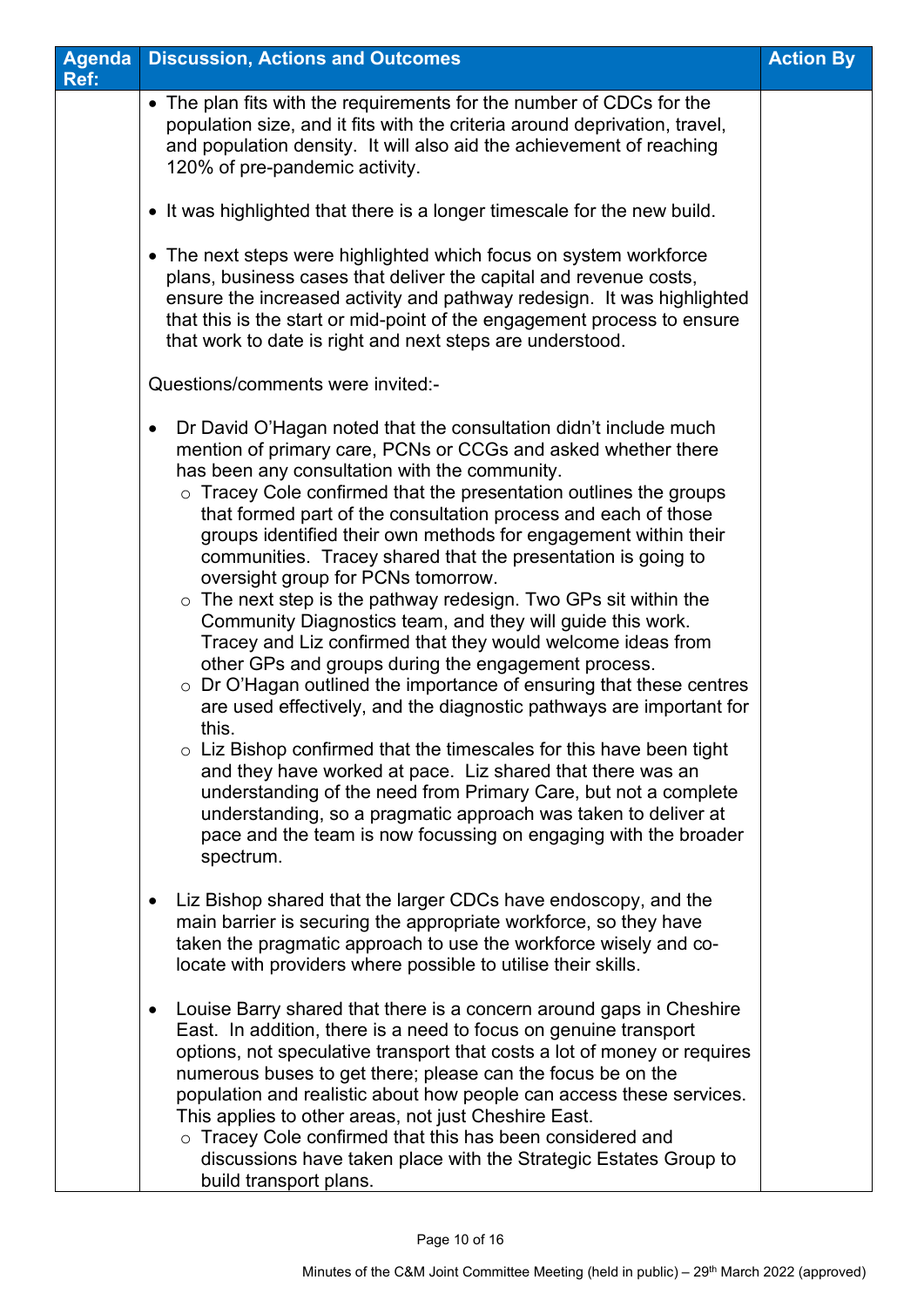| <b>Agenda</b>  | <b>Discussion, Actions and Outcomes</b><br><b>Action By</b>                                                                                                                                                                                                                                                                                                                                                                                                                                                                                                                                                                                                                                                                                                                                                                                                                         |                       |  |
|----------------|-------------------------------------------------------------------------------------------------------------------------------------------------------------------------------------------------------------------------------------------------------------------------------------------------------------------------------------------------------------------------------------------------------------------------------------------------------------------------------------------------------------------------------------------------------------------------------------------------------------------------------------------------------------------------------------------------------------------------------------------------------------------------------------------------------------------------------------------------------------------------------------|-----------------------|--|
| Ref:           |                                                                                                                                                                                                                                                                                                                                                                                                                                                                                                                                                                                                                                                                                                                                                                                                                                                                                     |                       |  |
|                | $\circ$ Tracey confirmed that there needs to be clear and easy transport<br>available to support the health inequalities aims, and this is part of<br>the next phase of work. Tracey noted the need to engage more<br>widely, to include Healthwatch etc, and encourage the population<br>to use these centres and go for their diagnostics.<br>o Dr Andrew Wilson supported the comments made by Louise and<br>noted that Cheshire East have the second worse premature<br>mortality which is not included in the presentation and therefore<br>not having a CDC in and around Crewe would leave a gap.<br>$\circ$ Fiona Taylor shared that a comprehensive transport plan was<br>developed in Southport and the basis of this could be used to<br>support the next stage of the process.                                                                                          |                       |  |
|                | The Cheshire & Merseyside CCGs Joint Committee<br><b>Outcome:</b><br>confirmed their support for the submission of the high-level<br>plans for 4 additional CDCs in Cheshire and Merseyside.<br><b>Outcome:</b><br>The Cheshire & Merseyside CCGs Joint Committee<br>confirmed their support for a revised (longer) timeline for<br>new build funding and agreed that a full proposal is                                                                                                                                                                                                                                                                                                                                                                                                                                                                                            |                       |  |
|                | submitted after further options appraisal and socialisation<br>with relevant groups is complete.<br><b>Outcome:</b><br>The Cheshire & Merseyside CCGs Joint Committee noted<br>the next steps for the CDC Programme.                                                                                                                                                                                                                                                                                                                                                                                                                                                                                                                                                                                                                                                                |                       |  |
| $\mathbf{C}$   | <b>Sub-Committee/Group Reports</b>                                                                                                                                                                                                                                                                                                                                                                                                                                                                                                                                                                                                                                                                                                                                                                                                                                                  |                       |  |
| C <sub>1</sub> | Key issues report of the Finance and Resources Sub-Committee:                                                                                                                                                                                                                                                                                                                                                                                                                                                                                                                                                                                                                                                                                                                                                                                                                       |                       |  |
|                | A copy of the key issues report was provided to the committee prior to<br>the meeting, and Martin McDowell highlighted the following points:-<br>From the sub-committee's perspective, the extension to CCG lifespan<br>$\bullet$<br>has caused issues, and clarity is needed around the decisions this<br>committee will need to make over the next few months.                                                                                                                                                                                                                                                                                                                                                                                                                                                                                                                    |                       |  |
|                | There isn't a consistent level of delegation so further conversations<br>$\bullet$<br>are needed around existing delegations in place and then agree the<br>process going forward.<br>$\circ$ Fiona Taylor confirmed that the paper presented at the November<br>Joint Committee outlined the delegations to this Joint Committee.<br>There are matters that are within the right of CCGs to reserve to<br>themselves. What is needed now, is to extend this period of<br>delegation.<br>o Matthew Cunningham confirmed that all CCGs have indicated that<br>they have given the maximum delegation and MIAA have been<br>instructed to review these delegations. This piece of work needs<br>following up and a report can be provided to the next committee<br>meeting. Action: Matthew Cunningham to liaise with MIAA<br>regarding outcomes of their review on delegated powers. | Matthew<br>Cunningham |  |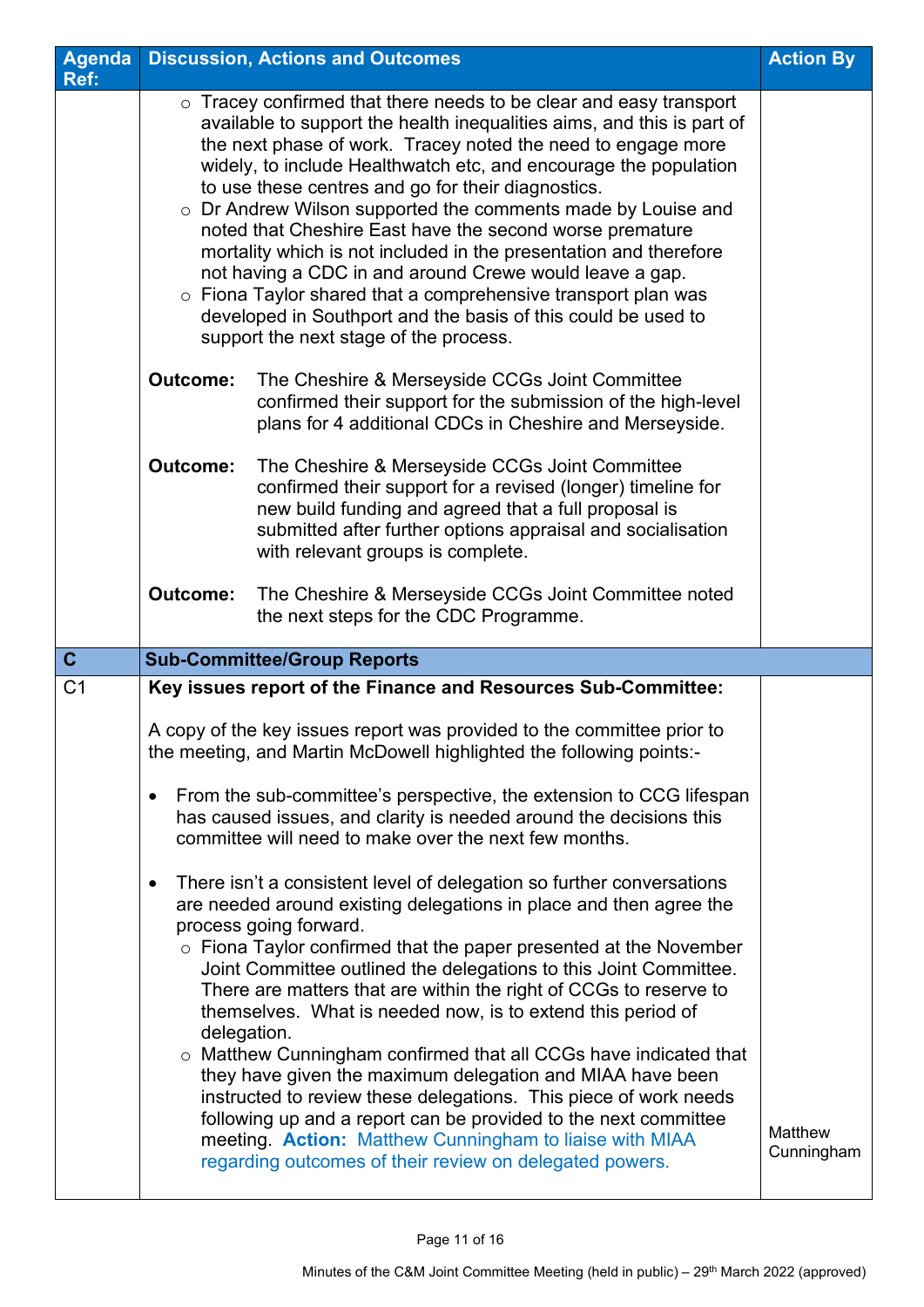| Agenda         | <b>Discussion, Actions and Outcomes</b>                                                                                                                                                                                                                                                                                                                                                                                                                                                                                                                                                                                                                                                                                                                                                                                                                                                                                                                                                                                                                                                                                                                                                                                                                                                                                                                                                                                                                                                                                                                                                                                                                                                                                                                                                                                                                                            | <b>Action By</b>      |
|----------------|------------------------------------------------------------------------------------------------------------------------------------------------------------------------------------------------------------------------------------------------------------------------------------------------------------------------------------------------------------------------------------------------------------------------------------------------------------------------------------------------------------------------------------------------------------------------------------------------------------------------------------------------------------------------------------------------------------------------------------------------------------------------------------------------------------------------------------------------------------------------------------------------------------------------------------------------------------------------------------------------------------------------------------------------------------------------------------------------------------------------------------------------------------------------------------------------------------------------------------------------------------------------------------------------------------------------------------------------------------------------------------------------------------------------------------------------------------------------------------------------------------------------------------------------------------------------------------------------------------------------------------------------------------------------------------------------------------------------------------------------------------------------------------------------------------------------------------------------------------------------------------|-----------------------|
| Ref:           |                                                                                                                                                                                                                                                                                                                                                                                                                                                                                                                                                                                                                                                                                                                                                                                                                                                                                                                                                                                                                                                                                                                                                                                                                                                                                                                                                                                                                                                                                                                                                                                                                                                                                                                                                                                                                                                                                    |                       |
|                | $\circ$ Martin McDowell shared that the 2022/23 budget sign off is the<br>main issue, in the November delegation it was clear that this was a<br>matter for the ICB.<br>o Fiona Taylor confirmed that CCGs will be responsible for their<br>accounts in the first three months of 2022/23, and they will be<br>accountable for this, however, the ICB will receive the allocation.<br>$\circ$ Fiona agreed that there is a governance circle to be closed about<br>this and this needs to be worked through with Graham Urwin and<br>the ICB team to bring back a clear process. This may require a<br>report to this committee for formal recording.<br>$\circ$ Matthew Cunningham will follow this up with governance leads<br>and if there is an agreement across the governing bodies to<br>extend the agreement to discharge decision making to the Joint<br>Committee then this will close the gap. <b>Action:</b> Matthew<br>Cunningham to liaise with governance leads regarding extending<br>current decision-making arrangements.<br>Peter Munday felt that this should be an easy process; the discussion<br>at Cheshire was if they'd know the life of CCG would be extended,<br>they would have given that delegation so it should be easy to just<br>extend the period.<br>Martin McDowell informed the committee that CCG finance teams are<br>very busy, and the original risk has come down to a small projected<br>surplus. The cash balance is an important factor, and each CCG is<br>working to get to these balances correct.<br>Martin McDowell noted that, with regards to the audit section, that<br>$\bullet$<br>NHS bodies tend to be audited before other public body sections.<br>Therefore, there will need to be work that fits in with the capacity of<br>the auditors.<br><b>Outcome:</b><br>The Cheshire & Merseyside CCGs Joint Committee noted | Matthew<br>Cunningham |
|                | the update report from the Finance & Resources Sub-<br>Committee.                                                                                                                                                                                                                                                                                                                                                                                                                                                                                                                                                                                                                                                                                                                                                                                                                                                                                                                                                                                                                                                                                                                                                                                                                                                                                                                                                                                                                                                                                                                                                                                                                                                                                                                                                                                                                  |                       |
|                |                                                                                                                                                                                                                                                                                                                                                                                                                                                                                                                                                                                                                                                                                                                                                                                                                                                                                                                                                                                                                                                                                                                                                                                                                                                                                                                                                                                                                                                                                                                                                                                                                                                                                                                                                                                                                                                                                    |                       |
| C <sub>2</sub> | Key issues report of the Quality Sub-Committee:<br>A copy of the quality sub-committee report was provided in advance of<br>the meeting, and Cathy Maddaford highlighted the following:-                                                                                                                                                                                                                                                                                                                                                                                                                                                                                                                                                                                                                                                                                                                                                                                                                                                                                                                                                                                                                                                                                                                                                                                                                                                                                                                                                                                                                                                                                                                                                                                                                                                                                           |                       |
|                |                                                                                                                                                                                                                                                                                                                                                                                                                                                                                                                                                                                                                                                                                                                                                                                                                                                                                                                                                                                                                                                                                                                                                                                                                                                                                                                                                                                                                                                                                                                                                                                                                                                                                                                                                                                                                                                                                    |                       |
|                | The committee discussed the proposed Avoidable Harm Quality<br>Review principles and the Sub-committee is asking the Joint<br>Committee to agree that sub-committees move forward using these<br>principles.                                                                                                                                                                                                                                                                                                                                                                                                                                                                                                                                                                                                                                                                                                                                                                                                                                                                                                                                                                                                                                                                                                                                                                                                                                                                                                                                                                                                                                                                                                                                                                                                                                                                       |                       |
|                | The Sub-committee is in the process of identifying that issues and<br>$\bullet$<br>work for the committee; some work will be covered on a monthly<br>basis and will form part of the workplan.                                                                                                                                                                                                                                                                                                                                                                                                                                                                                                                                                                                                                                                                                                                                                                                                                                                                                                                                                                                                                                                                                                                                                                                                                                                                                                                                                                                                                                                                                                                                                                                                                                                                                     |                       |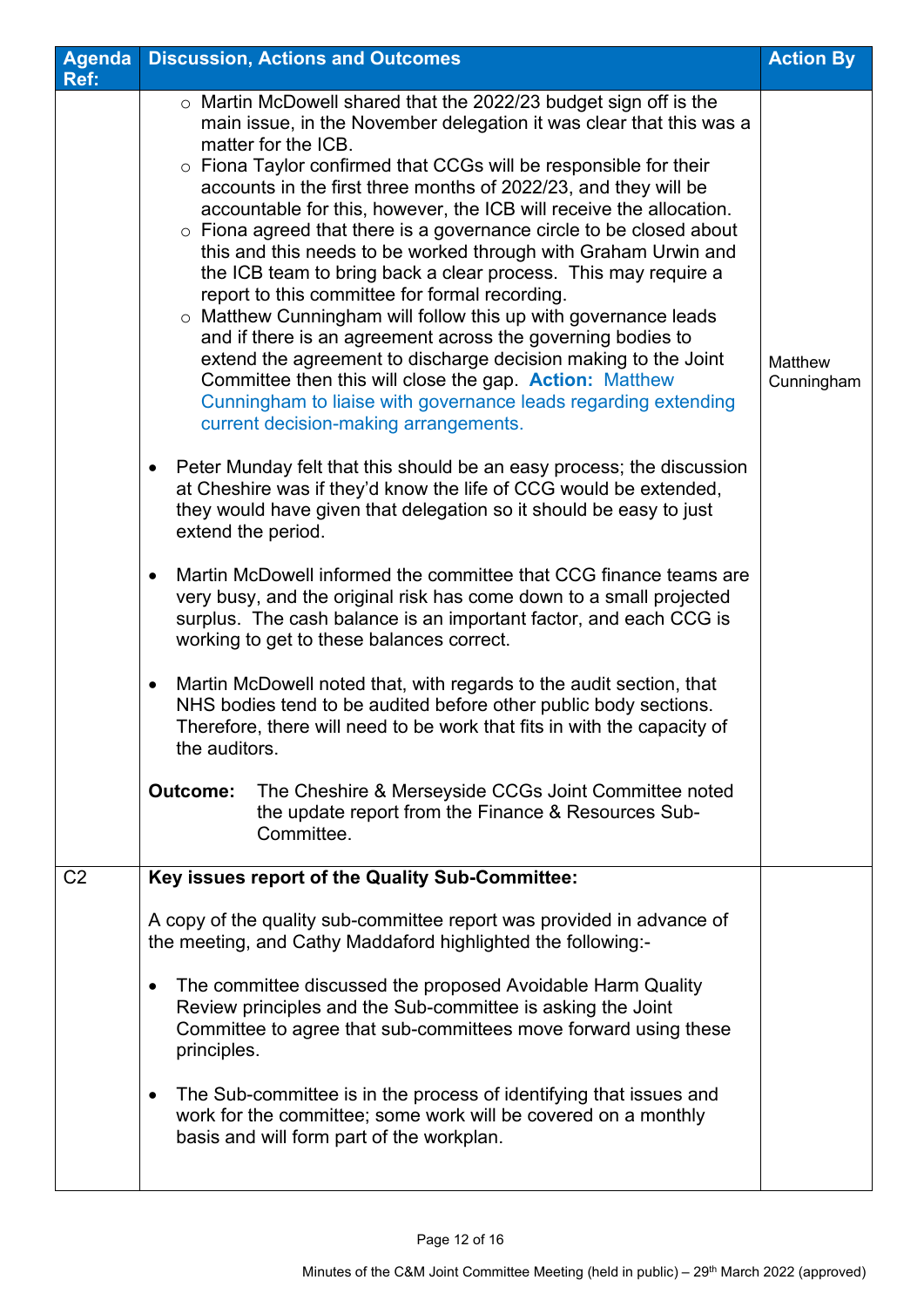| <b>Agenda</b><br>Ref: |                                                                                                                                                                                                                                                                                                                                                                       | <b>Discussion, Actions and Outcomes</b>                                                                                                                                                                                                                                                                                                                                                                                                                                                                                                                                                                  | <b>Action By</b> |
|-----------------------|-----------------------------------------------------------------------------------------------------------------------------------------------------------------------------------------------------------------------------------------------------------------------------------------------------------------------------------------------------------------------|----------------------------------------------------------------------------------------------------------------------------------------------------------------------------------------------------------------------------------------------------------------------------------------------------------------------------------------------------------------------------------------------------------------------------------------------------------------------------------------------------------------------------------------------------------------------------------------------------------|------------------|
|                       | Dr Andrew Davies shared that there had been a good discussion<br>about the new Cheshire & Merseyside Quality Board and work has<br>started to identify the appropriate routes to deal with these. An<br>update will be given to the Joint Committee, but the breakdown of<br>route is:- Quality Planning - ICS, Quality Improvement - Place<br>Quality Control - ICB. |                                                                                                                                                                                                                                                                                                                                                                                                                                                                                                                                                                                                          |                  |
|                       | Fiona Taylor noted that, with regards to Continuing Health Care, a<br>$\bullet$<br>group consisting of Fiona, Simon Banks and Marie Bowles from<br>Cheshire & Merseyside are working together to look at the<br>performance and quality overlap to ensure that it is clear where<br>issues are reported to.                                                           |                                                                                                                                                                                                                                                                                                                                                                                                                                                                                                                                                                                                          |                  |
|                       | <b>Outcome:</b>                                                                                                                                                                                                                                                                                                                                                       | The Cheshire & Merseyside CCGs Joint Committee noted<br>the update report from the Quality Sub-Committee.                                                                                                                                                                                                                                                                                                                                                                                                                                                                                                |                  |
|                       | <b>Outcome:</b>                                                                                                                                                                                                                                                                                                                                                       | The Cheshire & Merseyside CCGs Joint Committee agreed<br>with the recommendation that the Serious Harm Quality<br>Review principles are used by the CCGs during the Elective<br><b>Recovery Programme</b>                                                                                                                                                                                                                                                                                                                                                                                                |                  |
| C <sub>3</sub>        |                                                                                                                                                                                                                                                                                                                                                                       | Key issues report of the Performance Sub-Committee:                                                                                                                                                                                                                                                                                                                                                                                                                                                                                                                                                      |                  |
|                       |                                                                                                                                                                                                                                                                                                                                                                       | A copy of the performance sub-committee report was provided in<br>advance of the meeting, and Simon Banks highlighted the following:-                                                                                                                                                                                                                                                                                                                                                                                                                                                                    |                  |
|                       |                                                                                                                                                                                                                                                                                                                                                                       | The sub-committee noted the increase in Covid infection rates and<br>the local systems in place to address this.                                                                                                                                                                                                                                                                                                                                                                                                                                                                                         |                  |
|                       |                                                                                                                                                                                                                                                                                                                                                                       | CERNER quality issues at the Countess of Chester Hospital were<br>also discussed and these are being dealt with by Cheshire CCG.                                                                                                                                                                                                                                                                                                                                                                                                                                                                         |                  |
|                       | $\bullet$                                                                                                                                                                                                                                                                                                                                                             | Continuing Health Care Reports around the 28-day standard and<br>monitoring back logs when to both Quality and Performance<br>Committee - this needs to go to just one committee in future. Place<br>specific action plans may be required for this item.                                                                                                                                                                                                                                                                                                                                                |                  |
|                       | $\bullet$                                                                                                                                                                                                                                                                                                                                                             | A report on Learning Disability Health Checks will be brought to the<br>next meeting although this will not include quarter 4 data. There are<br>sufficient concerns that we will not meet the level of health checks<br>that we reached during covid. The identification of people with<br>learning difficulties and autism has increased but we will be held to<br>account if the 70% target is not met. The deep dive will look at the<br>detail and plan to address this, but the message to CCGs is for them<br>to ensure that they work with PCNs to ensure health checks are<br>being undertaken. |                  |
|                       | $\bullet$<br>meetings.                                                                                                                                                                                                                                                                                                                                                | Other deep dive reviews have been lined up for the next few                                                                                                                                                                                                                                                                                                                                                                                                                                                                                                                                              |                  |
|                       | <b>Outcome:</b>                                                                                                                                                                                                                                                                                                                                                       | The Cheshire & Merseyside CCGs Joint Committee noted<br>the update report from the Performance Sub-Committee.                                                                                                                                                                                                                                                                                                                                                                                                                                                                                            |                  |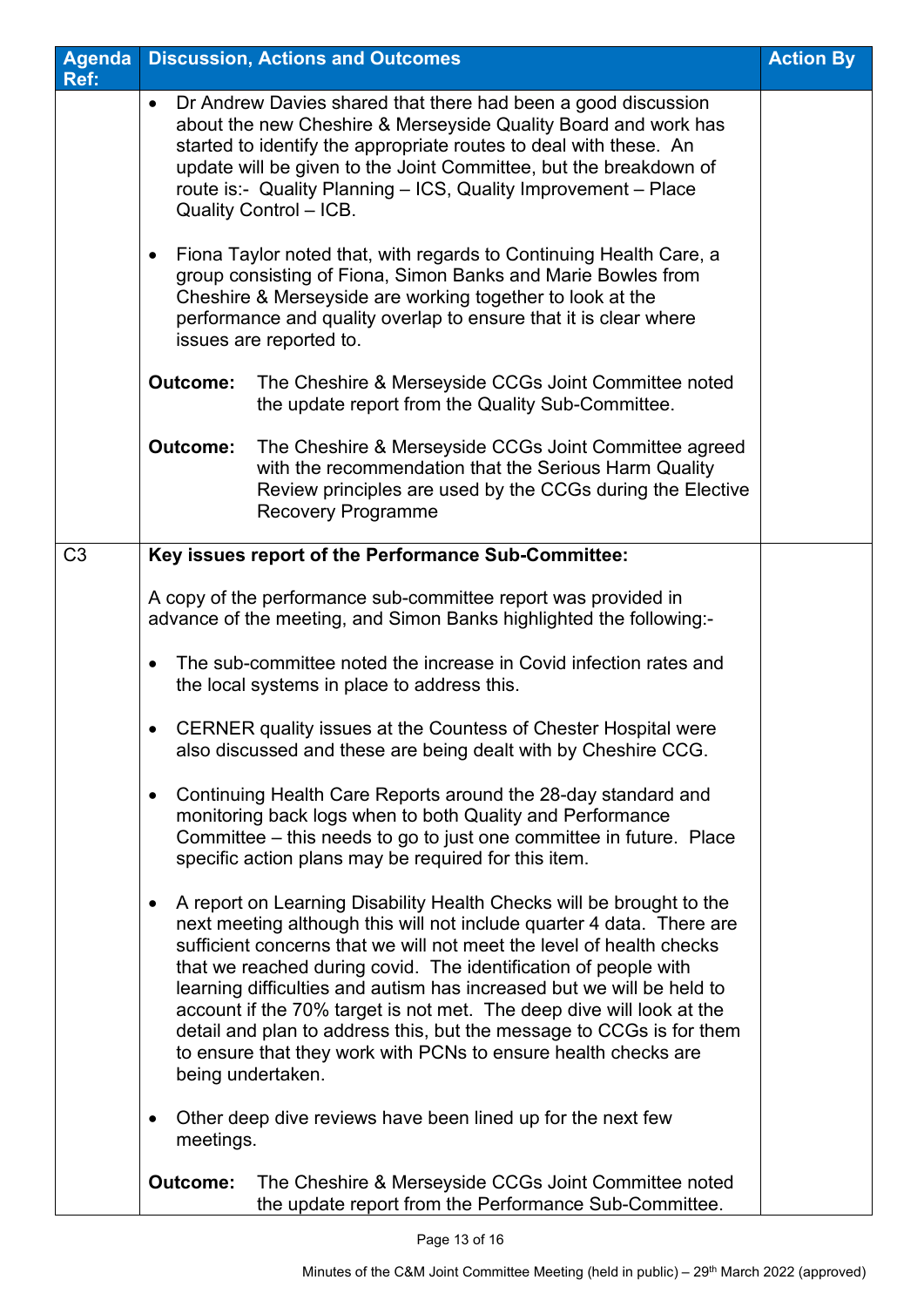| Agenda         | <b>Discussion, Actions and Outcomes</b>                                                                                                                                                                                                                                                                                                                                                                                                                                          | <b>Action By</b> |
|----------------|----------------------------------------------------------------------------------------------------------------------------------------------------------------------------------------------------------------------------------------------------------------------------------------------------------------------------------------------------------------------------------------------------------------------------------------------------------------------------------|------------------|
| Ref:<br>C4     | Update from the Cheshire and Merseyside CCGs Directors of<br><b>Commissioning Working Group:</b>                                                                                                                                                                                                                                                                                                                                                                                 |                  |
|                | A copy of the Directors of Commissioning Working Group (DOCs) update<br>report was provided in advance of the meeting, and Dave Horsfield<br>highlighted the following:-                                                                                                                                                                                                                                                                                                         |                  |
|                | Specialist Weight Management Tier 4 Services - there has been a<br>delay in this procurement, and it is now due to commence towards<br>the end of march. Contractual arrangements will stay in place and<br>Cheshire is due to be named in the procurement so they can take<br>advantage of this if and when it is felt appropriate.                                                                                                                                             |                  |
|                | <b>Improving Access Psychological Therapies (IAPT)</b> – Richard<br>$\bullet$<br>Burgess from Cheshire CCG provided an update to the DOCs. Good<br>performance has been seen and the IAPT strategic group is in the<br>process of nominating leads for CQUINs going forward into the next<br>round.                                                                                                                                                                              |                  |
|                | <b>Core20PLUS5</b> - DOCs are starting to align things as work with<br>$\bullet$<br>Cheshire & Merseyside goes forward.                                                                                                                                                                                                                                                                                                                                                          |                  |
|                | <b>Sleep Services</b> - a draft policy for consideration will be brough to the<br>$\bullet$<br>April Joint Committee meeting. There has been a request to close off<br>referrals to sleep services at Warrington. A similar request was<br>received from Liverpool previously and in their case, it was agreed to<br>close to out of area referrals only. Warrington are therefore adopting<br>a similar approach and will keep open to referrals from Cheshire &<br>Merseyside. |                  |
|                | <b>Outcome:</b><br>The Cheshire & Merseyside CCGs Joint Committee noted<br>the update report from the Directors of Commissioning<br>Working Group.                                                                                                                                                                                                                                                                                                                               |                  |
| C <sub>5</sub> | <b>Consolidated CCG Accountable Officer Report:</b>                                                                                                                                                                                                                                                                                                                                                                                                                              |                  |
|                | A copy of the consolidated CCG Accountable Officer report was provided<br>in advance of the meeting, and Fiona Taylor highlighted the following:-                                                                                                                                                                                                                                                                                                                                |                  |
|                | This is the first time this report has been produced for the Joint<br>$\bullet$<br>Committee and it has been produced in conjunction with the Chair<br>and Vice Chair of the Joint Committee.                                                                                                                                                                                                                                                                                    |                  |
|                | The report shows the decision making that has been made in<br>individual CCGs and this is for noting.                                                                                                                                                                                                                                                                                                                                                                            |                  |
|                | There are some CCGs recorded as having no meetings. This is due<br>to a timings issue for this first report only.                                                                                                                                                                                                                                                                                                                                                                |                  |
|                | Any feedback on the report is helpful will be welcomed to shape future<br>reporting.                                                                                                                                                                                                                                                                                                                                                                                             |                  |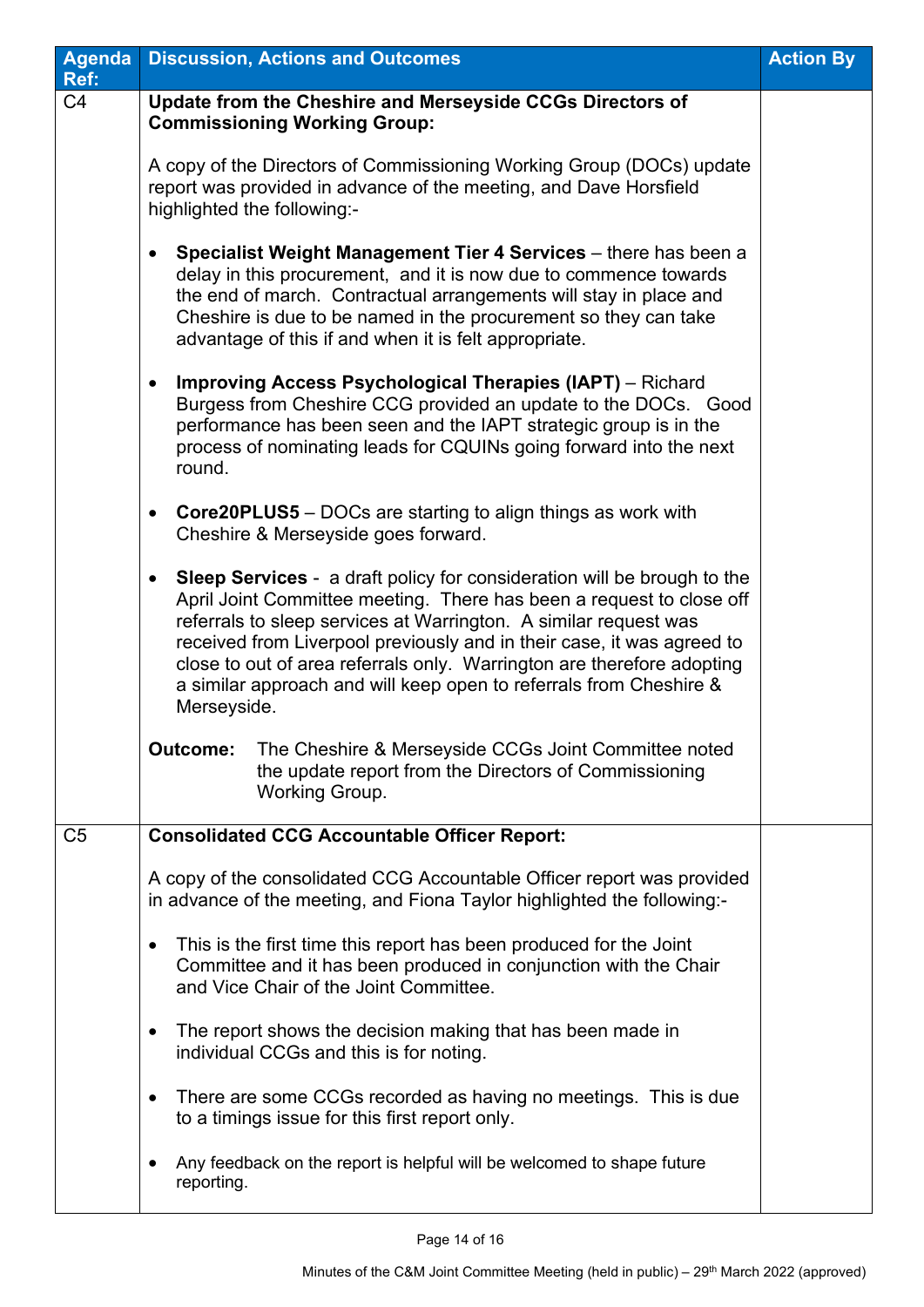| Agenda<br>Ref: | <b>Discussion, Actions and Outcomes</b>                                                                                                                                                                                                                                                                                                                                                                                                                                                                                                                                                                                                                                                                                                                                                                          | <b>Action By</b> |
|----------------|------------------------------------------------------------------------------------------------------------------------------------------------------------------------------------------------------------------------------------------------------------------------------------------------------------------------------------------------------------------------------------------------------------------------------------------------------------------------------------------------------------------------------------------------------------------------------------------------------------------------------------------------------------------------------------------------------------------------------------------------------------------------------------------------------------------|------------------|
|                | The Cheshire & Merseyside CCGs Joint Committee noted<br><b>Outcome:</b><br>the consolidated CCG Accountable Officer Report                                                                                                                                                                                                                                                                                                                                                                                                                                                                                                                                                                                                                                                                                       |                  |
| D              | <b>CHESHIRE &amp; MERSEYSIDE SYSTEM UPDATE</b>                                                                                                                                                                                                                                                                                                                                                                                                                                                                                                                                                                                                                                                                                                                                                                   |                  |
| D <sub>1</sub> | Update from the Executive Director of Transition of the Cheshire &<br><b>Merseyside HCP:</b><br>Dianne Johnson joined the meeting for this agenda item. A presentation                                                                                                                                                                                                                                                                                                                                                                                                                                                                                                                                                                                                                                           |                  |
|                | was shared on screen and the following points were highlighted:-<br><b>Transition Programme - The transition plan has been updated to</b><br>reflect new start date of 1 <sup>st</sup> July and the terms of reference have been<br>received accordingly. The Transition Team is in place and has more<br>resources than it did previously.<br><b>Due Diligence</b> - The due diligence programme has been underway<br>$\bullet$<br>for some time and the CCGs are working through the workbook as<br>planned. The due diligence lead has been identified and MIAA<br>provides support along with the regional lead. Until now, the focus of<br>transition has been on CCGs, however, the NHSE workbook now<br>includes increasing this to other partners. Due diligence evidence<br>against actions was shared. |                  |
|                | <b>Receiver Preparation</b> – Functions have been mapped across to the<br>ICB and task and finish groups have been set up.<br>Task and Finish Groups - Just over 40 groups have been set up;<br>$\bullet$<br>some have short pieces of work, and some will go on longer. 87% of<br>groups are either fully mobilised or in progress. The remaining 13%<br>are not due yet.                                                                                                                                                                                                                                                                                                                                                                                                                                       |                  |
|                | Updates on the transition programme have been given through the<br>staff 'We are One Briefings.<br>Questions/comments were invited:-<br>It was noted that this is an important area to get right, and the Joint<br>Committee needs to ensure it is receiving the right information to be<br>assured of the process.<br>Where possible, future presentations will be shared prior to the<br>meeting.<br>If there are any areas that the Joint Committee would like to see in<br>future presentations, please let Dianne Johnson know,<br>The Cheshire & Merseyside CCGs Joint Committee noted<br><b>Outcome:</b><br>the update report from the Cheshire & Merseyside HCP<br><b>Executive Director of Transition.</b>                                                                                              |                  |